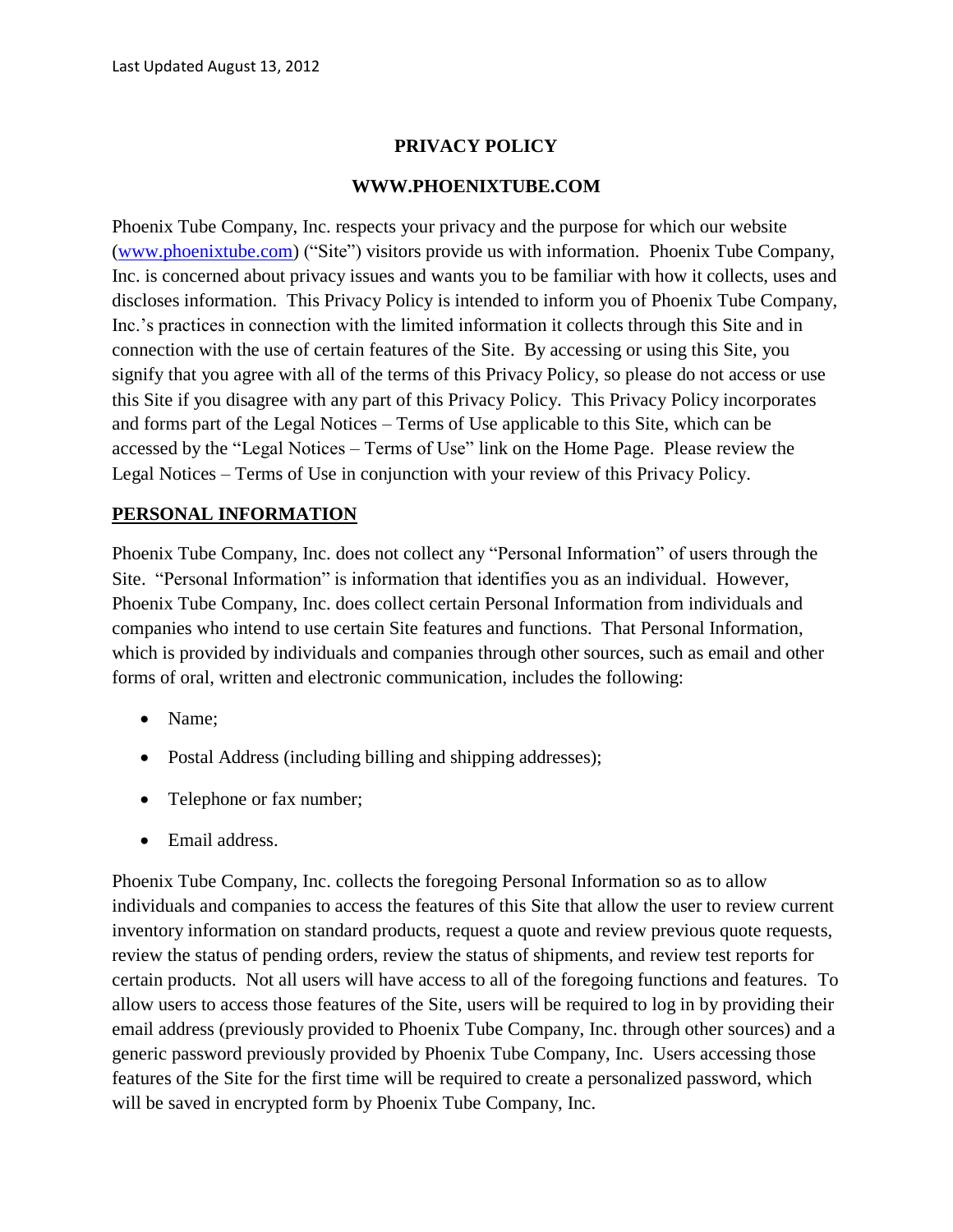### **USE OF PERSONAL INFORMATION**

Phoenix Tube Company, Inc. uses the Personal Information identified above for the following purposes:

- Respond to requests for quotes and review previous quotes;
- To allow you to review current inventory of standard products, the status of orders and shipments;
- Respond to inquiries and fulfill your requests;
- For Phoenix Tube Company, Inc.'s internal business purposes;
- As Phoenix Tube Company, Inc. believes to be necessary or appropriate: (a) under applicable law, including laws outside your country of residence; (b) to comply with legal process; (c) to respond to requests from public or government authorities; (d) to enforce our Legal Notices – Terms of Use; (e) to protect its operations; (f) to protect its rights, privacy, safety or property, or that of you or others; or (g) to allow us to pursue available remedies or limit the damages we may sustain.

## **DISCLOSURE OF PERSONAL INFORMATION**

Phoenix Tube Company, Inc. does not share, sell, or rent any of the Personal Information it collects in connection with this Site or otherwise. Personal Information may be disclosed:

- To Phoenix Tube Company, Inc.'s third-party providers which provide services such as website hosting, data analysis, IT services and infrastructure, customer service, payment processing, order fulfillment, email delivery, auditing and other similar services;
- To third parties such as agents, distributors and shippers to facilitate the sale, distribution and delivery of Phoenix Tube Company, Inc's products;
- To a third party (whether affiliated or unaffiliated with Phoenix Tube Company, Inc.) in the event of any reorganization, merger, sale, joint venture, assignment, transfer or other disposition of all or any portion of Phoenix Tube Company, Inc.'s business, assets or stock (including in connection with any bankruptcy or similar proceeding);
- As Phoenix Tube Company, Inc. believes to be necessary or appropriate: (a) under applicable law, including laws outside your country of residence; (b) to comply with legal process; (c) to respond to requests from public or government authorities; (d) to enforce our Legal Notices – Terms of Use; (e) to protect its operations; (f) to protect its rights,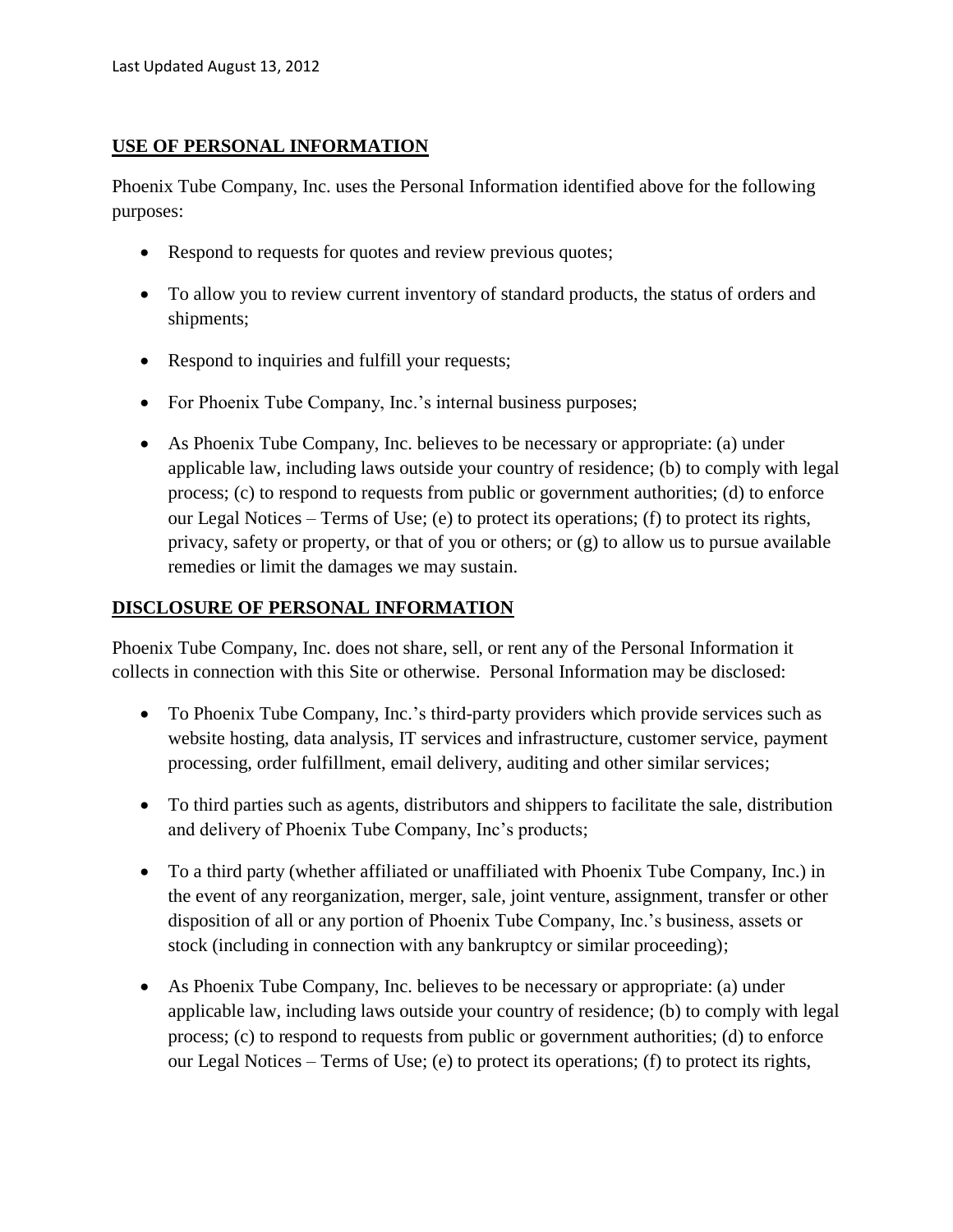privacy, safety or property, or that of you or others; or (g) to allow us to pursue available remedies or limit the damages we may sustain;

 By you, on message boards, blogs and other services to which you are able to post information and materials. Please note that any information you post or disclose through these services will become public information, and may be available to the general public.

#### **NON-PERSONAL INFORMATION**

"Non-Personal Information" is any information that does not reveal your specific identity, such as:

- Browser information;
- Information collected through cookies, pixel tags and other technologies;
- Demographic information and other information provided by you;
- Aggregated information;
- Zip code.

Phoenix Tube Company, Inc. and its third-party service providers may collect Non-Personal Information in a variety of ways, including:

- **Through your browser**: Most Internet browsers transmit certain information to websites that you visit, such as your computer's type (Windows or Macintosh) and its Media Access Control (MAC) address and screen resolution, and the type of version of your computer's Operating System and browser. Phoenix Tube Company, Inc. and its thirdparty service providers use this information to ensure that the Site functions properly;
- **Using cookies**: Cookies are very small text documents stored directly on the computer that you are using, which often include an anonymous unique identifier. Cookies allow Phoenix Tube Company, Inc. to recognize your computer to assist you with your use of the Site. Cookies may be used to collect information such as language preferences, browser type, time spent on the Site, pages visited and other anonymous traffic data. Phoenix Tube Company, Inc. and its third-party service providers use the information stored on cookies for security purposes, to facilitate navigation, to display information more effectively and to personalize your experience when visiting the Site, as well as for online tracking purposes. Phoenix Tube Company, Inc. also may gather statistical information about the usage of the Site to continually improve its design and functionality, to understand how customers use the Site and to assist Phoenix Tube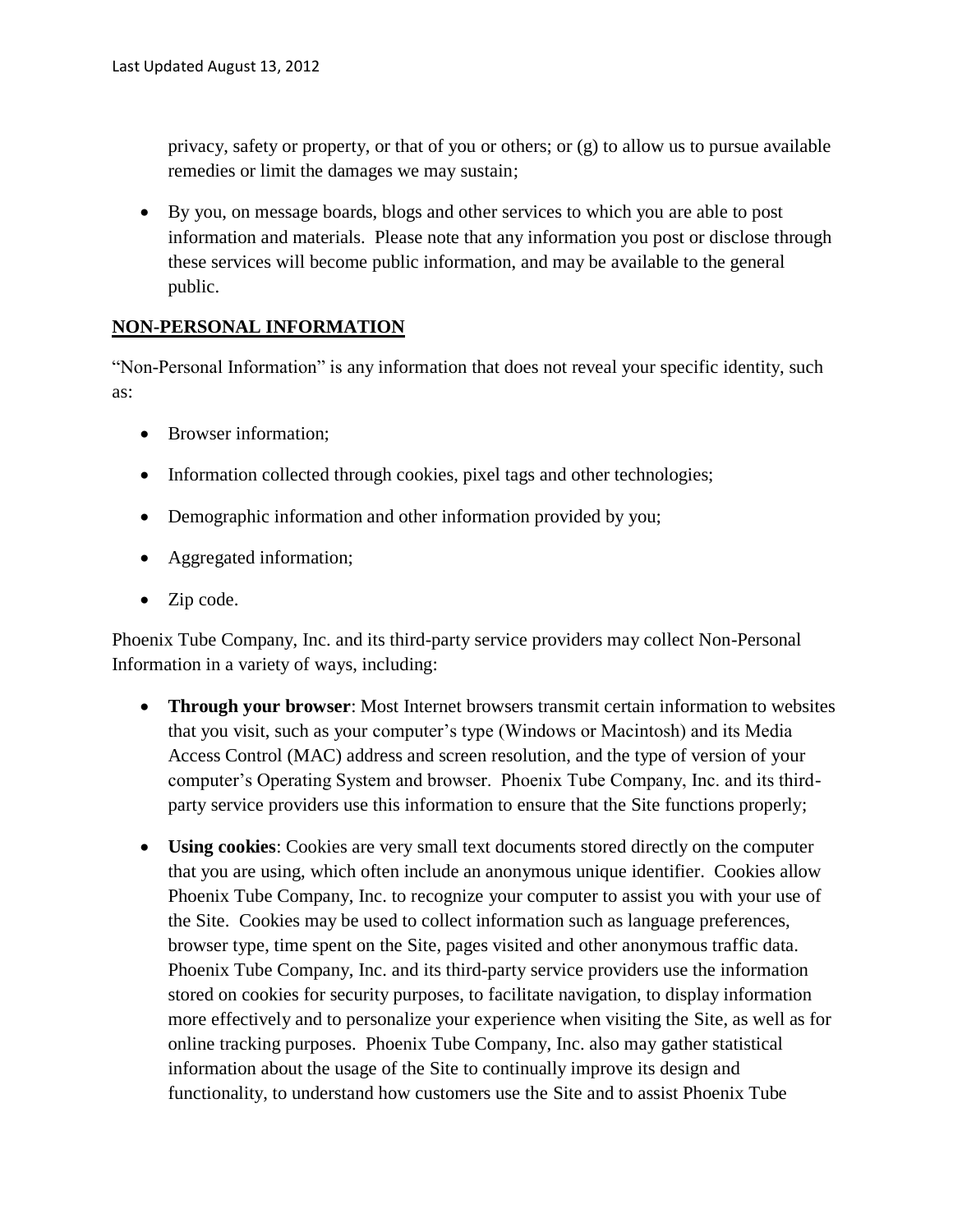Company, Inc. and its third-party service providers with resolving questions regarding the Site.

If you do not want information to be collected through the use of cookies on your computer, there is a simple procedure in most browsers that allows you to automatically decline the transfer of cookies to your computer, or to be given the choice of declining or accepting a particular cookie(s) from a particular website. If cookies are disabled, however, some features of the Site may not operate as intended. Information about procedures to disable cookies can be found on your Internet browser provider's website.

- **Using pixel tags and other similar technologies**: Pixel tags (also known as web beacons and clear GIFs) may be used in connection with some website pages and HTMLformatted email messages to, among other things, to track the actions of website users and email recipients, measure the success of marking campaigns and compile statistics about Site usage and response rates.
- **IP Address**: Your "IP Address" is a number that is automatically assigned to the computer that you are using by your Internet Service Provider (ISP). An IP Address is identified and logged automatically into our server log files whenever a user visits the Site, along with the time of the visit and the page(s) that were visited. Collecting IP Addresses is standard practice on the Internet and is done automatically by many websites. We use IP Addresses for purposes of calculating Site usage levels, helping diagnose server problems and administering the Site.
- **From you**: Information such as your location, as well as other information, such as your company, title, interests and preferred means of communication, is collected when you voluntarily provide this information. Unless combined with Personal Information, such information does not personally identify you or any other user of the Site.

### **DISCLOSURE OF NON-PERSONAL INFORMATION**

Because Non-Personal Information does not personally identify you, we may use and disclose Non-Personal Information for any purpose, unless combined with Personal Information (such as combining your name with geographic location). If we combine any Non-Personal Information with Personal Information, the combined information will be treated by Phoenix Tube Company, Inc. as Personal Information.

### **SECURITY**

Phoenix Tube Company, Inc. uses reasonable organizational, technical and administrative measures to protect Personal Information under its control. Unfortunately, no data transmission over the internet or data storage system can be guaranteed to be 100% secure. Please do not send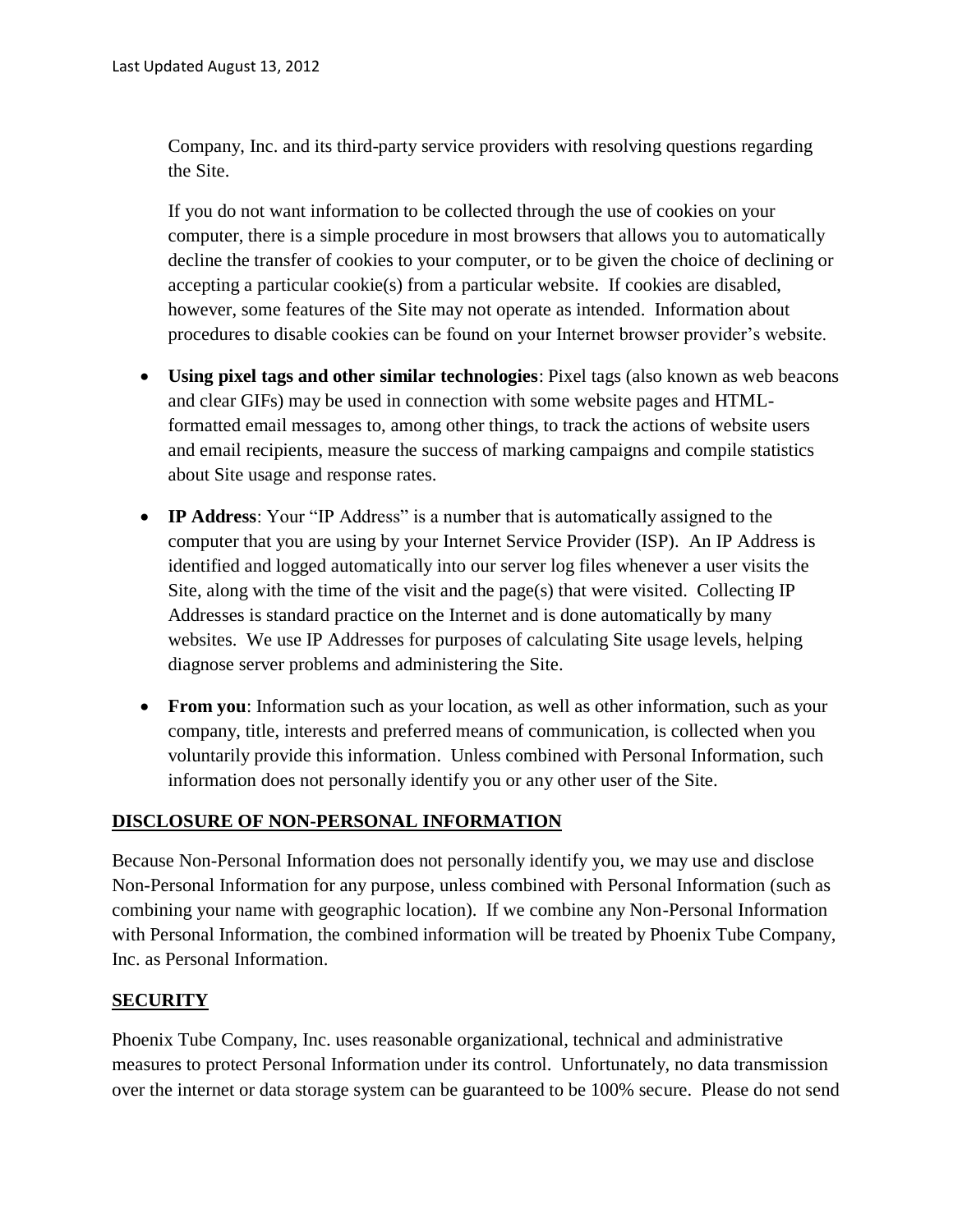sensitive or confidential information to us by email or by any other means in connection with the Site. If you have reason to believe that your communications with us have been compromised in any way, please immediately notify us of the problem by contacting us as provided in the "CONTACTING US" section below.

## **ACCESS**

If you would like to review, correct, update, suppress, delete or otherwise limit Phoenix Tube Company, Inc.'s use of your Personal Information that has previously been provided to Phoenix Tube Company, Inc., you may contact us as provided in the "CONTACTING US" section below. In your request, please make clear what information you would like to have changed, whether you would like to have your Personal Information suppressed from Phoenix Tube Company, Inc.'s database or otherwise let us know what limitations you would like to put on Phoenix Tube Company, Inc.'s use of your Personal Information. We will try to comply with your request as soon as reasonably practicable.

### **RETENTION PERIOD**

We will retain your Personal Information for the period necessary to fulfill the purposes outlined in this Privacy Policy unless a longer retention period is required or allowed by law.

### **USE OF SITE BY MINORS**

This Site is not directed to individuals under the age of fourteen (14) and request that these individuals do not submit any Personal Information through the Site.

### **CROSS-BORDER TRANSFER**

Your Personal Information may be stored and processed in a country where we engage thirdparty service providers, and by using our Site you consent to the transfer of information to countries outside of your country of residence, including the United States, which may have different data protection rules than those in your country.

### **SENSITIVE INFORMATION**

We ask that you not send Phoenix Tube Company, Inc., and you not disclose, any sensitive Personal Information (e.g. Social Security numbers, credit card or other payment card information, information relating to racial or ethnic origin, political opinions, religion or other beliefs, health, criminal background or trade union membership) on or thought the Site.

### **CONTACTING US**

If you have any questions about this Privacy Policy or need to contact us in accordance with any of the provisions of this Privacy Policy, please contact us by email at [support@phoenixtube.com.](mailto:support@phoenixtube.com)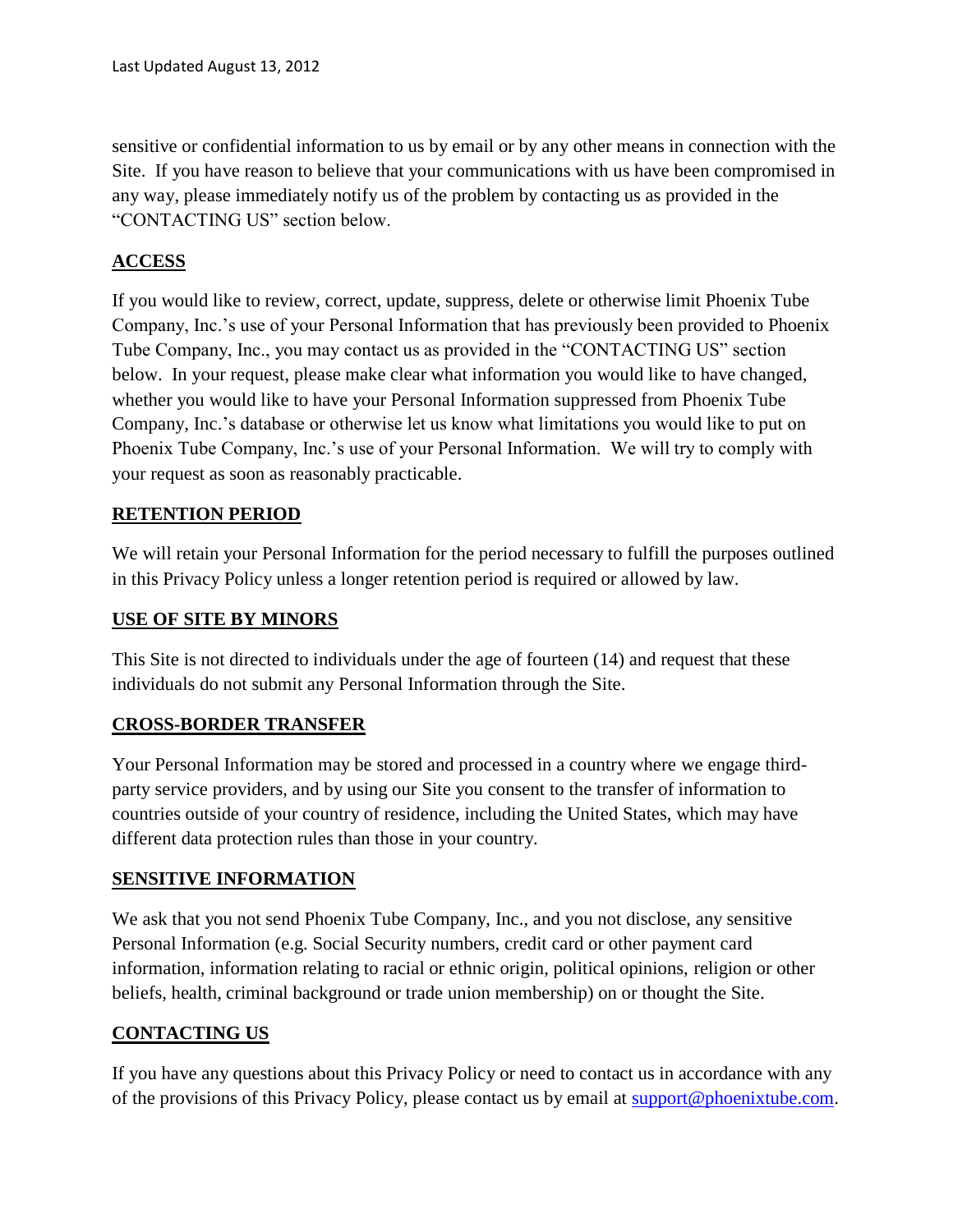Last Updated August 13, 2012

Please note that email communications are not secure; accordingly, please do not include any sensitive or confidential information in your emails to us. Alternatively, you can write to us at our address, which is listed on Contact Us page to this Site.